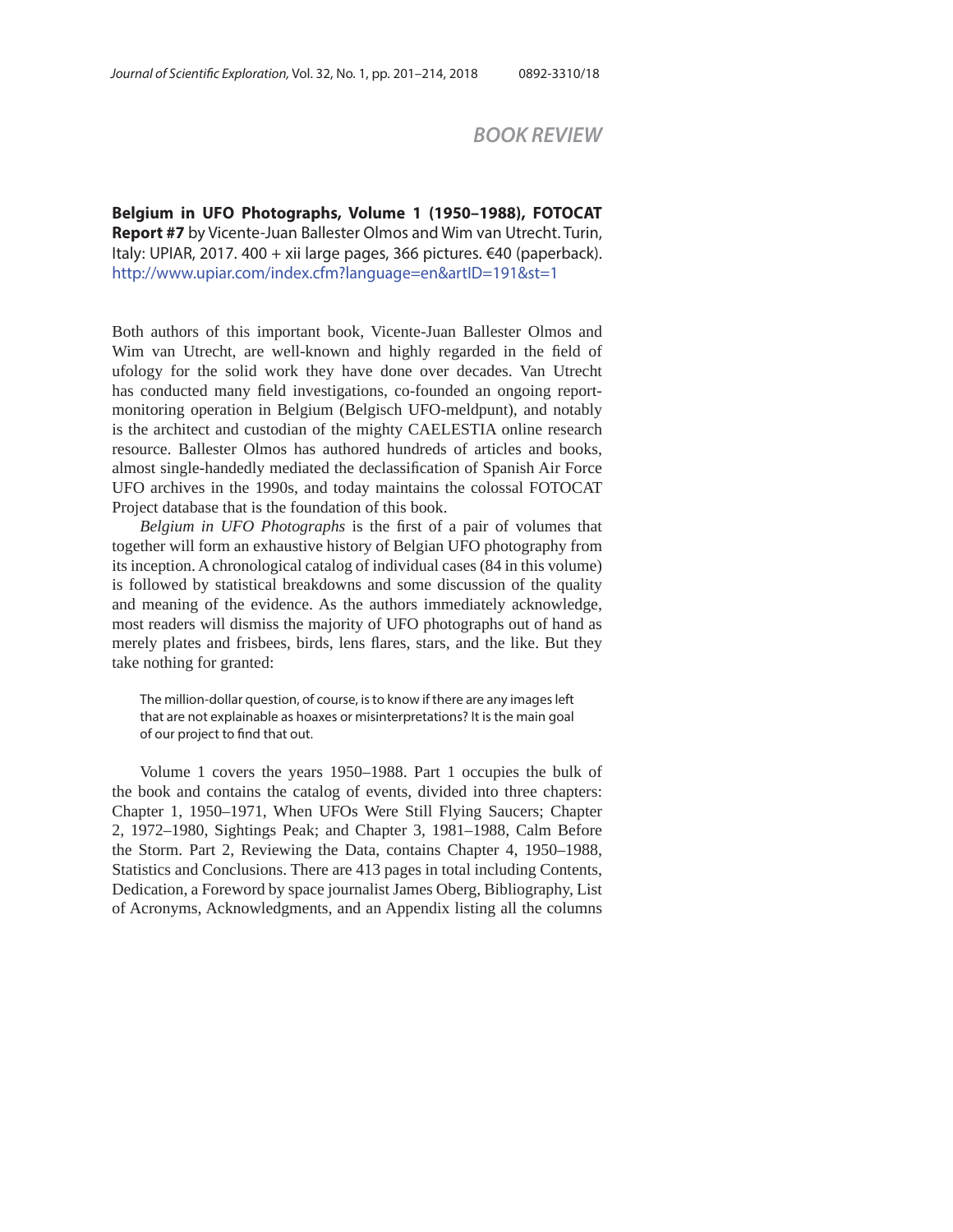and codes in the FOTOCAT database spreadsheet.

The production standard of a UPIAR (UFO Phenomena International Annual Review) monograph is always excellent, and the graphics here (by van Utrecht) deserve special mention for their ingenuity and clarity. Overall, the presentation is first rate. Neither author's first language is English, but their writing is generally a model of grammatical propriety and clarity that would put some native speakers to shame

Let's look now at how the authors approach their task. The first point to make is that they use (to employ an apt photographic metaphor) both wideangle and close-focus macro lenses to examine the topic. The wide-angle view means they take their material from every possible source, and they are scrupulous to give equal prima facie weight to all data—even to claims it would be easy, but lazy, to dismiss as obviously trivial. They then switch lenses to test each claim, even the most outlandish, with equal thoroughness. This is by no means wasted effort. It is about having proper respect for the process, and I applaud this philosophy wholeheartedly.

The first surprise in the catalog is that there is no extant record of a Belgian UFO snap prior to 1950. The honor of being number one goes to a photo dated **March 31, 1950, of a landed spaceship which according to the newspaper** *Burgerwelzyn* **had brought 26 one-eyed Martians to the town of Bruges**—as luck would have it, just in time to celebrate April Fool's Day. The last is a photo from **April 23, 1987, which the authors are able to explain, more tentatively, as a visitation of bugs**. In between we are treated to a cavalcade of mystifying, and often deeply obscure, images that exercise the considerable ingenuity of the authors (and their consultants the name of Chilean analyst Andrés Duarte, in particular, occurs a number of times) through nearly 390 entertaining and instructive pages. Two or three cases are quite well-known, but the bulk will be completely unfamiliar to most readers.

One relatively well-known case crops up quite early on page 12. This is a pair of photos taken by professional **photographer Herman Chermanne near Bouffi oulx in May, 1953, of something resembling a bright fried egg, or a flower at the top of a long, twisting stem of vapor** rising over some woods, suggestive of an exploding missile, perhaps, but with a curious appearance. The authors have collected several versions including the firstknown published prints and meticulously traced their provenance, noting quite dramatic variations in shape and contrast from source to source, and the presence of crude retouching even on the first newspaper copies.

Such problems, combined with the absence of original negatives and certain inconsistencies in the collateral evidence, make it very difficult to prove anything with certainty. But a careful comparison of the two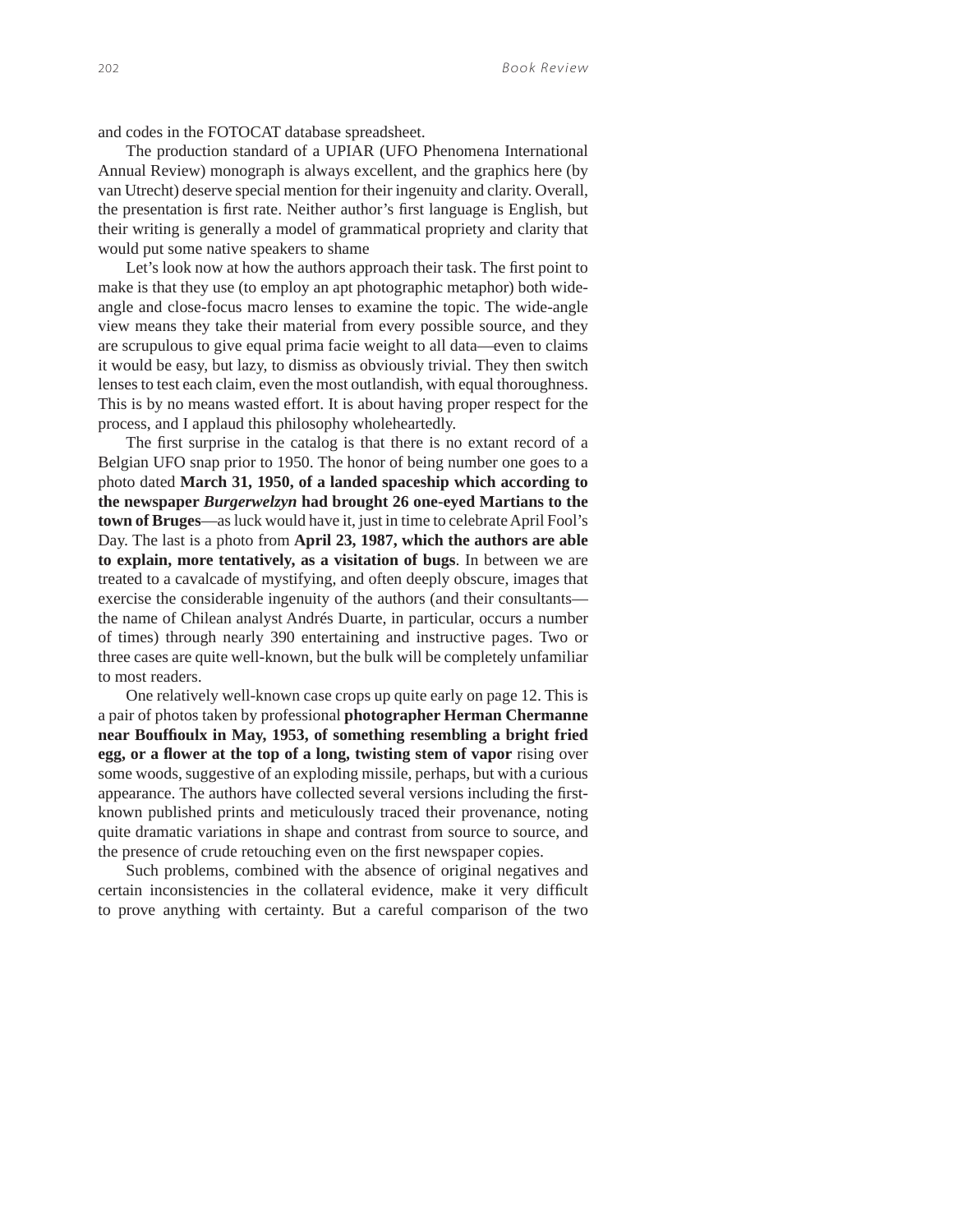prints, allegedly taken some seconds apart, shows that the wispy detail in the twisted smoke or exhaust trail is identical in both. The authors point out that a trail so stable from shot to shot is somewhat in tension with the witness's claim that it was sown by a spinning, soaring, exploding ellipsoid and that it dispersed in moments, suggesting that two copies of one original photograph—perhaps of an interesting but mundane vapor trail—have been adapted to create a fake pair of UFO shots.

This draws attention back to the retouching. Why—the authors ask would a newspaper so crudely corrupt images it describes as "extraordinary" and as possibly the first meteor to have been photographed with such "remarkable precision"? One answer is that it would have been routine in the days of letterpress printing for ill-defined photographs to be airbrushed and/or hand-painted, and for halftone plates to be selectively masked with a 'resist' when being etched, all to improve contrast and detail. Retouchers and etchers were highly skilled and could work on conventional subjects quite discreetly, but if the nature of the original image was itself unclear the results might be crude and involve some guesswork. Editors had no real interest in scientific accuracy in such a case and would look for impact on their front page.

But that said, there is another factor.

The authors show that the moon ought to have appeared in the shot, very close to the trail, unless it just happens to have been obscured by the exploding UFO. And when they go on to demonstrate that a very good match to the strange "fried egg" effect can be created by chemical or thermal damage to a film negative, this starts to look like a rather convenient coincidence. Was the photographer attracted to a dramatic shot of the aircraft contrail crossing the moon? Did disappointment with the result lead to a botched attempt to retouch or fake-up the moon? Did he then realize he could pass off the failure as a UFO? Proof is lacking, but in the end an opportunistic hoax is a good theory which fits a broad range of facts.

**The Namur case of June 1955** (see p. 38) is even better-known and will interest many readers. This series of photographs of a disc apparently cavorting in a clear sky, sometimes enveloped in its own vapor trail, was always, for my money, one of the most challenging photo cases, even in the absence of original negatives ("lost in the post"). Truly excellent work here leads to a fairly convincing explanation, not conclusive because the lapse of years does not permit it, but quite satisfying, particularly so because it preserves intact the instinctive impression of "this looks real" one has when seeing these pictures for the first time. If the authors are right, it was a real and rather extraordinary flying object, but I won't spoil the story by saying what it was.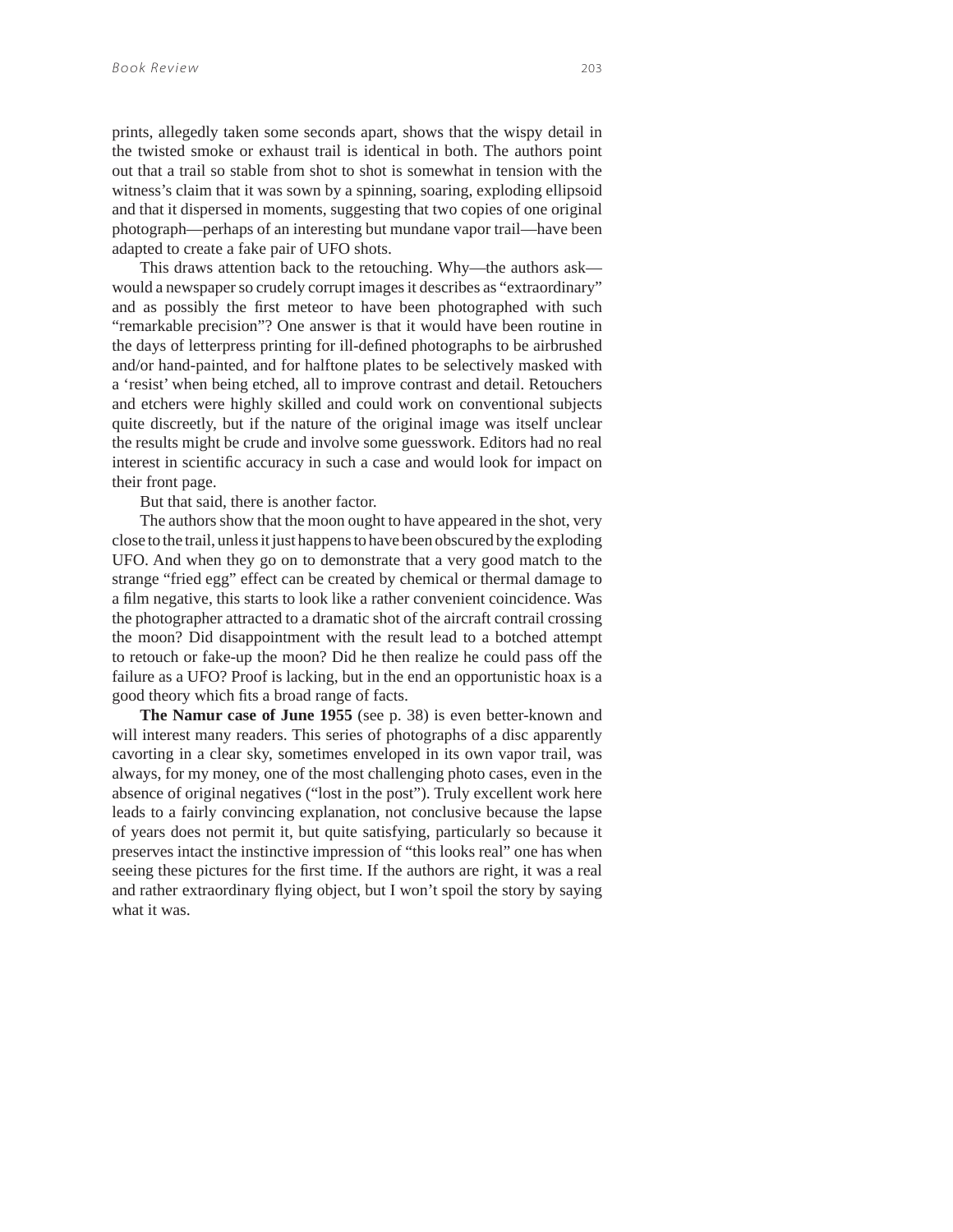A fine example of the authors' ingenuity and tenacity is the March 24, **1973, Borgerhout photo of a bright object high in the sky** which, seen through binoculars, doubled in apparent size as it climbed, then disappeared (p. 183). The authors' hypothesis is that the witness observed the bursting at an altitude of >29,000 m of a rawinsonde balloon launched from the Royal Meteorological Institute at Uccle, Brussels. They offer an excellent reconstruction of the ascent using upper wind data from this very balloon showing that it would bring the balloon into a position where it could appear in the sky south of Borgerhout. Illuminated by the low sun in the East it could show as a bright spot like that seen and photographed by the witness.

So far, so good. However, the angular scale given by the house roof at a known distance immediately indicates a problem because the object in the photo would clearly be several tens of times the angular size of a 6-m radiosonde at a burst-height of 29,000 m, even allowing for glare and blurring. The balloon, some 45 km slant range from the camera, would be at best a tiny speck. The theory looks in trouble.

But we find the authors are ahead of us. Not only have they seen and addressed this issue, they have compounded the problem by noticing that the angular scale of the photo is inconsistent with the type of lens reportedly used, and correcting for this worsens the problem significantly: Not only does it make the size discrepancy even larger, the true angular elevation of the object means that it was near the zenith in the wrong part of the sky entirely. They correctly conclude that the object in the photo cannot after all have been the balloon.

But rather than giving up and recording a verdict of "unidentified," as less assiduous ufologists might have done, this setback only sends them back to the photo for a deeper look; and when FOTOCAT consultant Andrés Duarte examines the image he finds that the UFO spot does not exhibit the same distinctive motion blur as do other objects in the photo. Conclusion: the spot on the print is not an optically formed image at all. It is a coincidental defect in the emulsion.

Without the misleading photo to confuse things, the mystery is reduced to a simple visual sighting of a spot of light which may after all have been the Uccle weather balloon.

Some cases are less easy to tackle with the exact tools of geometry and optics. **On March 20, 1973, in Tarcienne (Namur), a lighted object was seen and photographed** by a 60-year-old lady from the window of her house. She also observed it through an optical device, an old brass WWI 'trench periscope' owned by her late husband, through which she allegedly discerned a 'man' or occupant inside the UFO, silhouetted against the light (p. 174).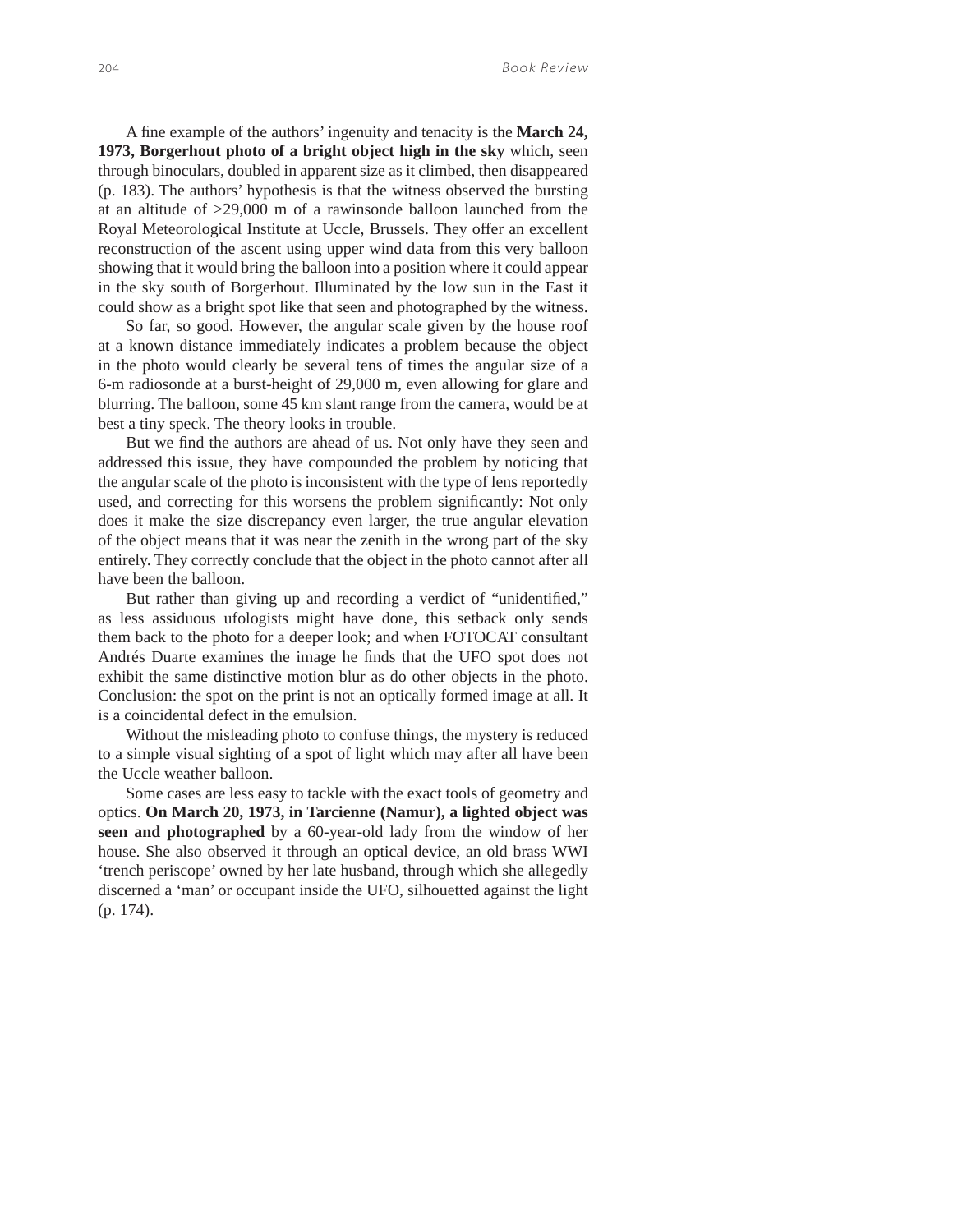The authors show that the strange-looking photo of a dome with an 'antenna' published in the press was a cropped and inverted image from an original negative which they argue shows a streetlight and its mounting bracket blurred by considerable camera motion during a long handheld exposure. They identify a type of streetlight bracket which may have been in use locally at the time. The photographer's description of the flight of the object across the sky with its blinking lights and humanoid occupant is "littered with inconsistencies" and is put in the same category as her claim to have witnessed other 'spaceships' on numerous occasions (including another 25 that very night!).

One can cavil at small details of any analysis. For example the authors' identification of certain photo features as reflections in window glass sounds reasonable, except that their argument for a closed window (that it would probably have been closed on what was a chilly night) is weakened by the report that the witness was "closing the shutters on the outside" at the time she spotted the object, implying the window was—initially at least—still open.

Howsoever, we only have her word for it that she was even near a window. In general, given that a convincing case is made for something on the borderline between hoax and delusion having little relation to anything outside the witness's head at the time, what may or may not have been outside her window is perhaps academic. Nevertheless, it is proper to consider the evidence from all angles without favor, as the authors do.

These are just a few of the many types of explanation applied to the 84 cases in this volume, bringing in knowledge from fields as disparate as astronomy, meteorology, organic textiles, and entomology, one of the "best" being saved for last. Perhaps the prize for most unusual natural explanation goes to the **April 23, 1987, photo taken at rural Moorslede (West**  Flanders), which at first glance resembles a faint "light pillar." The authors consider various possibilities such as smoke or a contrail, but in the end they identify it as probably an "insect pillar," a column of thousands of mosquitoes assembling for their evening mating dance over some woodland pool or other and illuminated by ground lights from a nearby farm (p. 366).

There are a few cases where this reviewer has some minor reservations about the treatment, with the emphases on few and minor. I'll say a few words about these.

**October, 1954, La Docherie (p. 34)**. A 'big ball of fire' like a 'second sun' was seen, initially far from the sun and 'high in the sky', which then moved abruptly to superimpose itself in a curiously obfuscatory fashion over the real sun (which at the time would have been low in the west), spinning and throwing out showers of sparks. As many as a hundred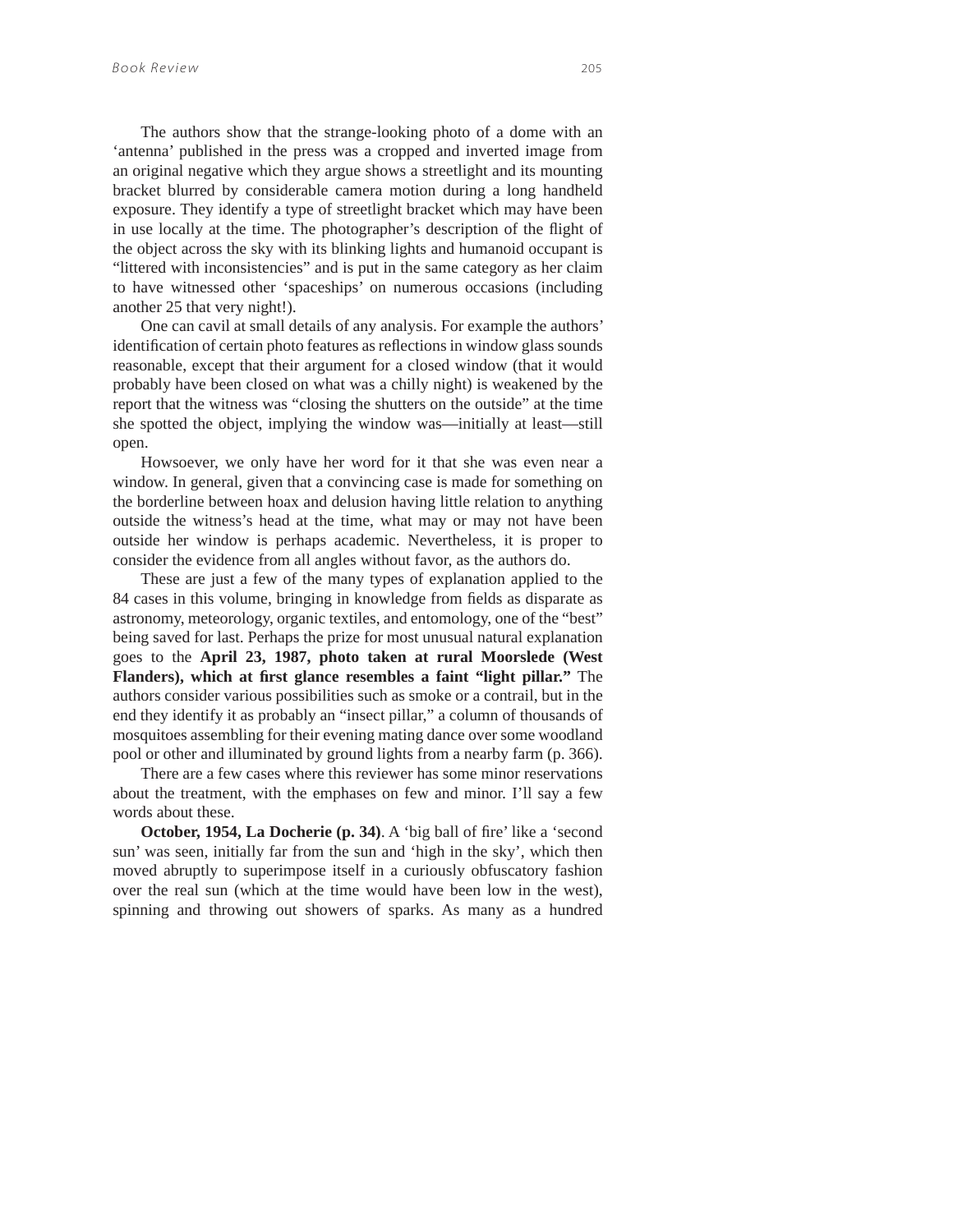witnesses gathered to watch. A movie was made, but was taken away by authorities. The authors indict a parhelion or 'mock sun' and afterimages of the true sun on the tired retinas of the viewers.

A poor still image taken from the movie was published in a local paper. The authors think this is inconsistent with the photographer's story that his film was confiscated before he could process it. The documentation is disappointingly sketchy and the details vague. But I did not follow this argument.

The photographer claimed that a pair of 'security' men who visited him and took the film were accompanied by a man he believed to have been an 'astronomer' from 'Uccle Observatory'. A detailed analysis of the film was later published in a professional journal by a scientist from Uccle Meteorological Institute, which is collocated with the Observatory. It seems possible that the 'astronomer' was this meteorologist, Prof. L. Poncelet, or an associate, and that this was the route by which the film itself entered this Institute, where it did indeed vanish from public ken. Although Poncelet's article explains that the images were not good enough for the journal, this does not mean poor prints were not made or that one could not have got out to the local paper, which duly published a blob. All of which does quite consistently explain the witness's story and the final destination of the film.

As for what was seen, the authors point out that Poncelet's theory of a 46° parhelion is mistaken, inasmuch as no such halo exists. They plausibly speculate that he may have meant 44°, where a very rare halo can be found; but this is hardly exculpatory since, as they also point out, this halo is invariably very faint and could hardly explain a 'ball of fire' that was 'blinding' like a 'second sun'. All in all, a disappointingly incoherent outcome for a professional evaluation based on what were claimed by Poncelet as 'precise indications' of the sighting geometry.

Discounting Poncelet's precisely indicated 46°, our authors gamely propose that the object was most probably a 22° halo or sundog. They adduce in support of Poncelet's own statement that a colleague had that very same day seen 'a classic 22° sundog' from Bassily, 44 km away. But by emphasizing that Poncelet seems to have understood the difference between 22° and 46°, this statement rather puts another twist into the contortion we are obliged to make in order to accommodate the 'precision' of those positional 'indications'. In short the evidence is a mess.

Unfortunately, there is no record at all of this object, whatever it was, because the film was exposed only during the 'second phase' of the event, when the true sun acquired a peculiar appearance after being obscured by the 'second sun', changing color and flinging out sparks; and the only record of *that* is a very poor photocopy of a newspaper reproduction of one frame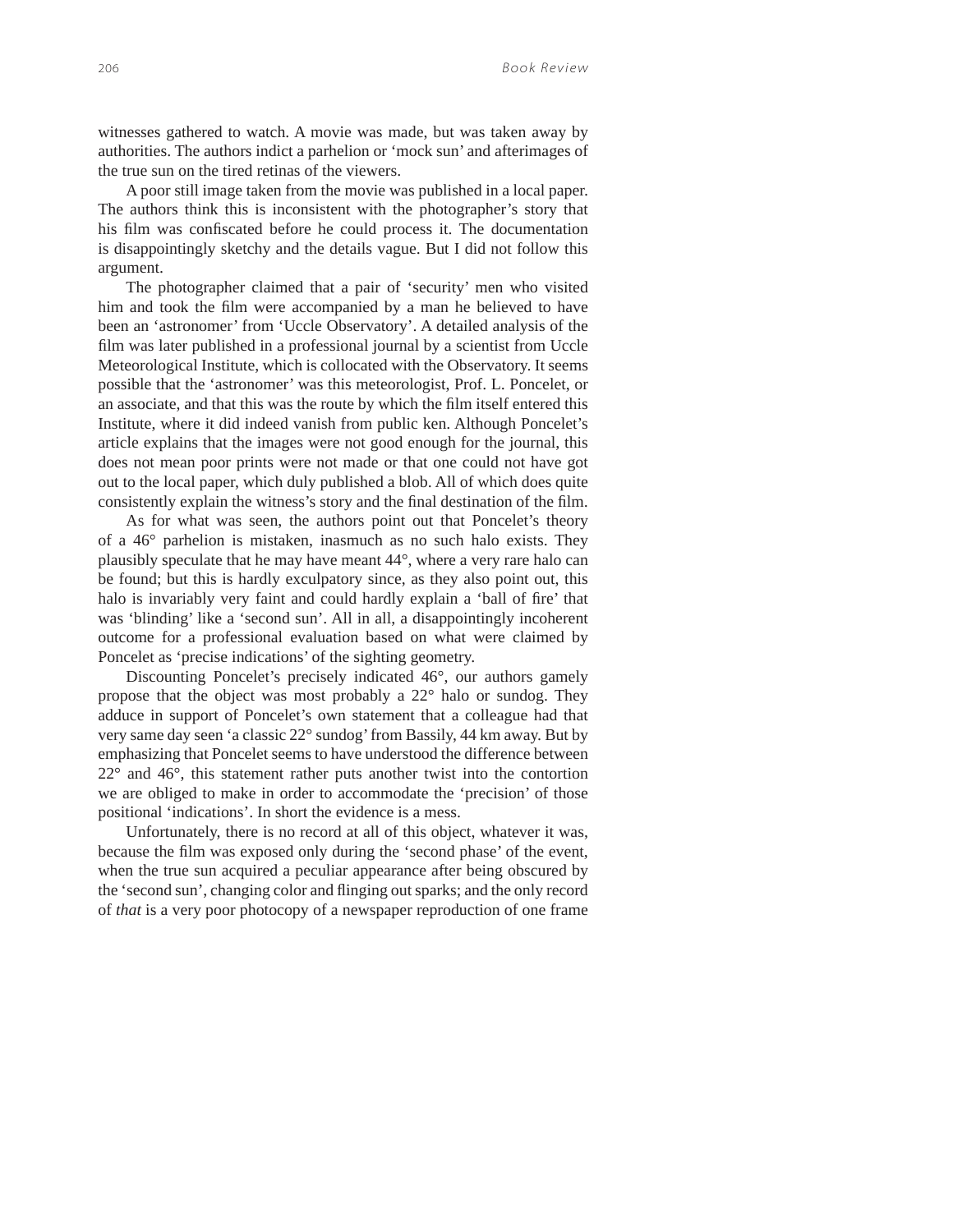showing a blob. The description of this effect is not without precedent. Actually there is quite a history of related cases.

As the authors point out, the most famous examples are so-called 'Miracles of the Sun' like the 1917 event at Fatima, Portugal, but there are dozens of similar records that have no overt religious context, being found around the world and throughout history. There are hints of an ocular component to these visions in many cases, and of conventional atmospheric–optical components, too; but the proper explanation of all their class properties is in this writer's opinion not yet certain. So for this reason the La Docherie case, though vague and very ill-documented, is still of minor interest to some of us.<sup>1</sup>

**July 19, 1972, Faymonville (p. 99)**. This incident was triggered by a sighting of a fuzzy, red, point of light in the southern sky which appeared to climb and approach before disappearing into the west. Momentarily what was interpreted as the same light reappeared in the west, now much bigger, fiery red, and looking like a pear, an oval, or a bar. A witness managed to obtain two blurred photographs before the object seemed to dissolve and vanish. From these photographs our authors were able to persuasively explain this latter object as the setting Moon, probably distorted by cloud.

They still needed to explain the light originally seen approaching from the southern horizon, which could not have been the moon. They suggest it was the planet Jupiter which was unusually bright at this time. Variable haze could make it brighten and appear to approach. Of course Jupiter's change in elevation over the duration of the sighting would have been imperceptible (especially being near the meridian), yet the reported change in elevation of the 'UFO' was very large, between 25° and 30°, or 5 to 6 times the original horizon elevation estimated by both sets of witnesses. Jupiter or not, this large ratio is awkward to explain as an illusion. Moreover, the most reliable estimate of the light's azimuth comes (arguably) from a witness who fixed it by its proximity to the prominent village church tower southwest of his home, measured at 195° (18° away from Jupiter), and the authors acknowledge that the consistently reported low initial elevation of the light is in itself difficult to square with Jupiter, inasmuch as witnesses almost invariably overestimate elevation angles—they do not dramatically underestimate them.

They still favor Jupiter, though. "Mr. Giet's estimate of 30/35° would match Jupiter's true elevation much better," they suggest (it was actually 16°), but "faced with two different sets of elevations for what is supposed to be the same sighting" they despair of proving it. I wonder if they are being slightly disingenuous here. I do not see "two different sets of elevations." I see one set of elevations from one witness group—"first seen at an elevation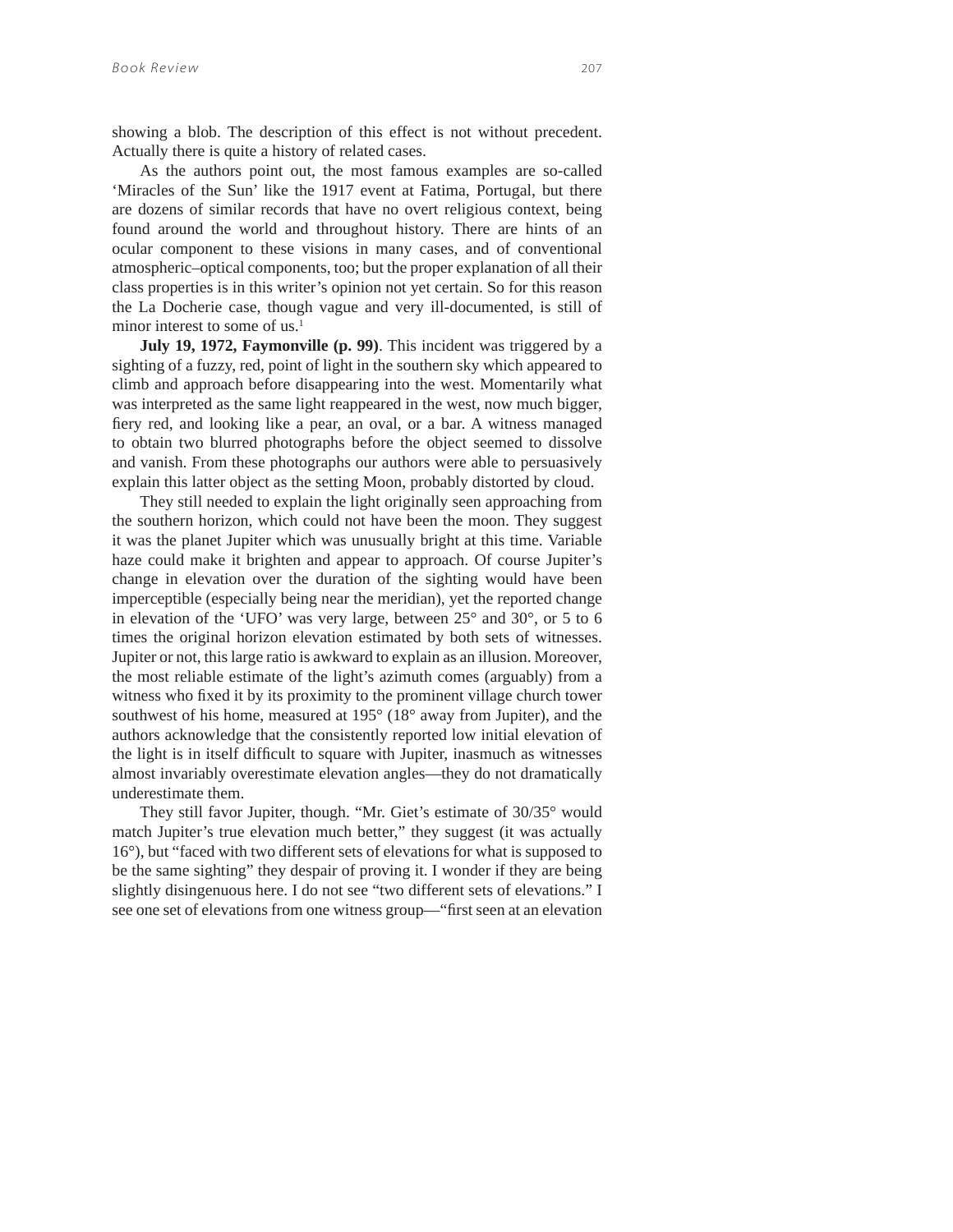of 5°. After it approached, its elevation was estimated to have been 30 or 35°"—and from the other group an initial estimate of "more or less 4 to 5 degrees" followed by the qualitative statement that it "approached at a constant pace" and after 10 to 20 seconds "it had approached considerably."

Of course these subjective impressions prove little, and might testify to nothing more than a shared delusion on the part of susceptible people primed by the recent rash of UFO stories in the papers. And the authors' focus is on the photo, which they explain successfully. In any case, a simple moving light is hardly something for us to get excited about. But it would be honest to say that, while it may be possible to construe the two descriptions of this light in ways that imply an inconsistency, positions and motions reported are still in tension with the Jupiter theory. Indeed, the authors do conscientiously admit that they cannot be sure of the Jupiter identification.

So it is slightly unfortunate that James Oberg in his Foreword happens to focus on this particular detail of this very story as a paradigm of how "a plausible astronomical explanation" (Jupiter) accounts for a puzzling witness statement caused by "premature interpretation of visual stimuli." However, this is a tiny criticism and not very material. Otherwise, the authors' logical and photogrammetric dissection of the evidence is inventive and seems impeccable.

**September 10, 1973 (p. 224)**. An anomaly in the form of two lights, apparently on the Moon, was photographed by an amateur astronomer, identified only as J. E., in Embourg (Liège), using an astronomical telescope. The photographer's report, written up nine days later and submitted along with several prints, is a model of clarity. J. E. is today a "respected science and space writer" and still has no idea what it was he observed and recorded. Unfortunately, the photos themselves are not extant, and since J. E. naturally thought it superfluous to describe the attached prints in words we have little information about what they showed. So the authors' commentary is limited.

Events like this are called Transient Lunar Phenomena (TLP) and have been recorded since at least the 6th century, but their origins and significance remain controversial. Not all apparent TLPs are really on the moon at all. Therefore, to seek corroboration for a real TLP the authors checked 'the latest catalogue' of TLP events, but they report finding no other corresponding record of a TLP event for that day.

They are correct. The source they reference (Winifred Sawtell Cameron, Lunar Transient Phenomena, Catalog Extension, July 2006) contains no record for September 10, 1973, and indeed none at all for the entire year of 1973. However, this is an 'Extension' to the main catalog first published in 1978, consisting mostly of events since that date with only a few pre-1978 additions. And of course it is possible for events on two consecutive dates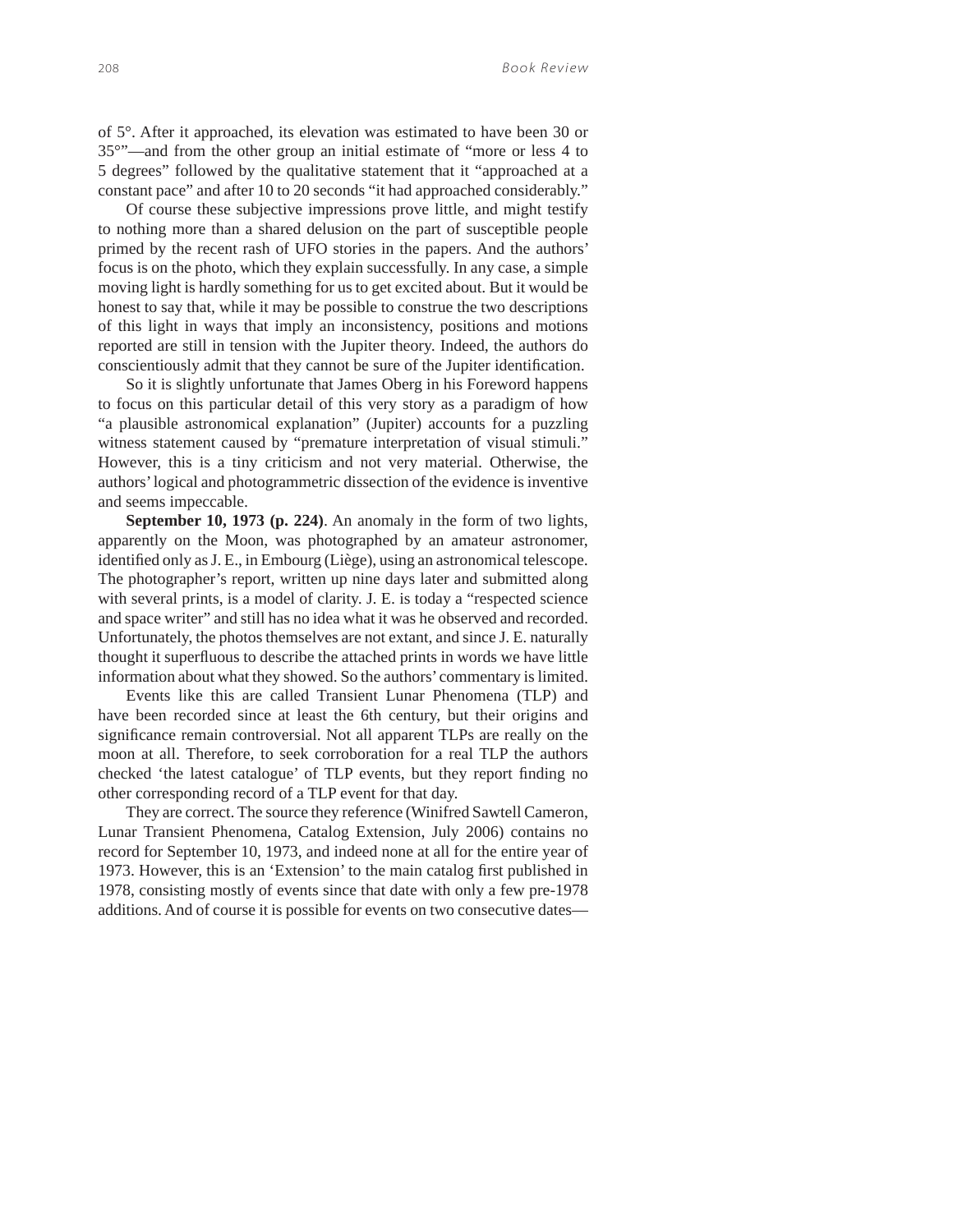either side of midnight—to be closer together than two events on the same calendar day.

The main NASA catalog<sup>2</sup> does have an entry (p. 105) for an observation recorded on September 11, 1973, 0223 UTC, or just 7 hours after J. E.'s event (which was "about 8:30 p.m." local, Sep  $10 = 1930$  UTC). This was an observation of unusual variations in color and brightness in the crater Grimaldi, suspected to be a possible gas emission. Grimaldi is not near the Mare Crisium, however it is an interesting coincidence. This is the only record of any kind in the catalog for the month of September 1973.

But even this catalog of 1,468 reports is admitted to be far from exhaustive. In another specialist catalog published in 1984 and devoted specifically to the years  $1972$  and  $1973$ ,<sup>3</sup> we find observation #88 by Pasternak, in the crater Aristarchus on September 11, 1973, 2048-2106 UTC. Aristarchus is not in the Mare Crisium either, but again it is interesting that this is the only event in the catalog for that month and it was within about 24 hours of J. E.'s observation.

These findings fall well short of corroboration but might be considered suggestive.

This is a potentially interesting case, and here I think the authors let themselves down a little. They acknowledge a range of proposed physical mechanisms for lunar anomalies including "volcanic eruptions, meteorite impacts, glints of sunlight on raised crater rims, pockets of gas released through tidal stresses, and friction in dust-clouds causing electrostatic glow discharges," but then dismiss these in favor of what we might call a psychosocial theory of selenology, saying "[we] feel that a more plausible explanation is that those who report these sightings have been duped" by film flaws, telescope defects, and a range of coincidental phenomena in our own atmosphere.

At this point a faint alarm rings in the mind of this reader. TLPs clearly have a spectrum of causes, and it is widely recognized that some of these are probably mundane—not excluding wishful thinking by some overexcitable observers, and even outright fantasy (c.f. p. 277 & p. 283 of the book under review, discussing Willy de Groof's January 1975 and March 1975 photos of, respectively, a lunar "dome" and a "bright white ball," and several sightings of glowing craters; see also April 22, 1975, p. 287). But the insouciance with which the authors would consign hundreds of professional observations and a body of serious academic study to the same epistemological bin as the bulk of saucer photos feels a little overweening.

For example, bright meteorite impacts certainly have been observed on the moon, as have surprising lighting effects on crater rims, etc. And there is no doubt that clouds of gaseous and/or particulate media of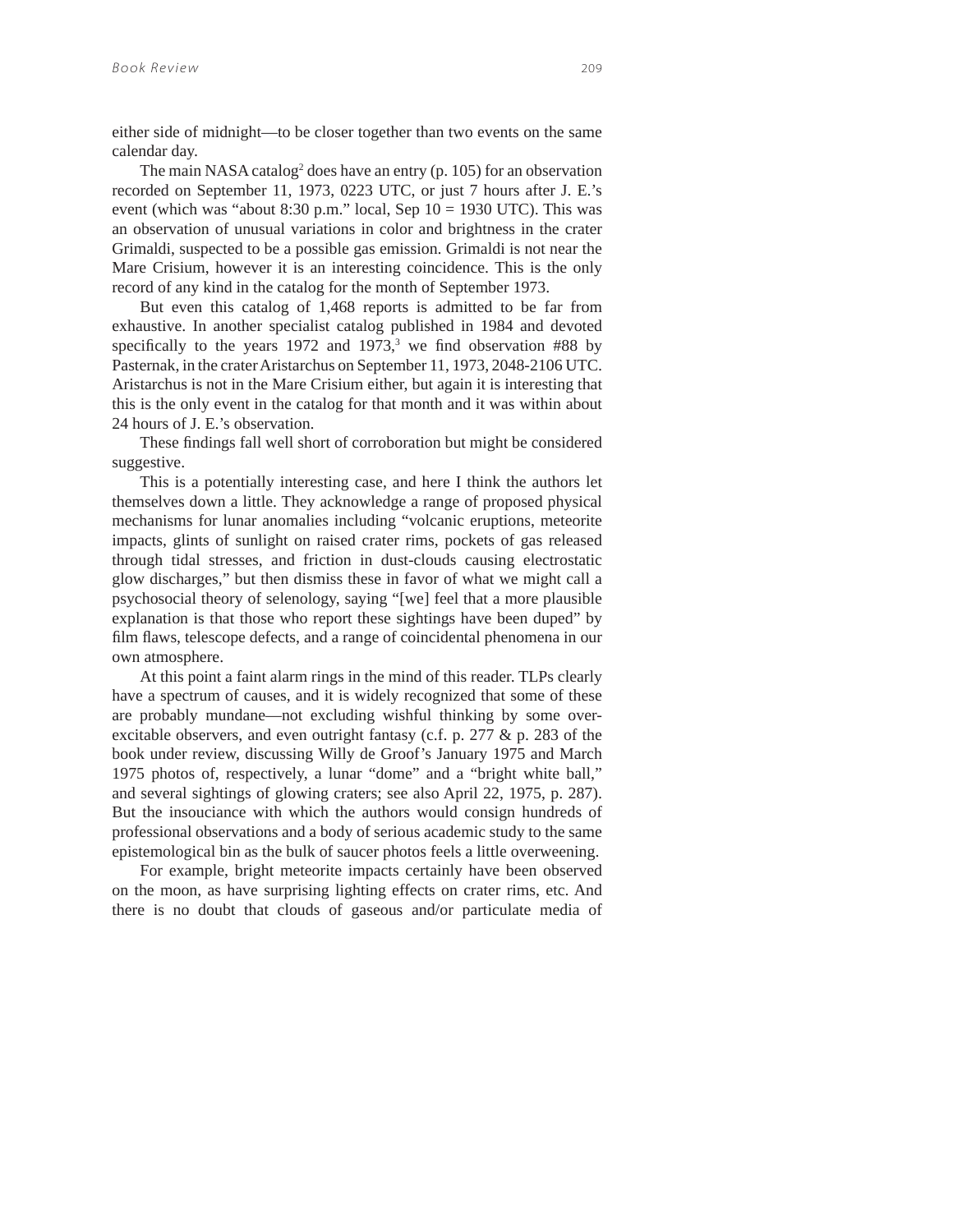various possible origins have been detected above the lunar surface, and might plausibly fluoresce, or scatter sunlight, especially at low angles of illumination—which fits a strong correlation between TLPs and lunar terminator conditions, usually at sunrise. As for proper lunar vulcanism, it is regarded as highly unlikely today; nevertheless, as selenology advances, the assumed complete geological inertia of the moon becomes less, not more, certain. The distribution of TLPs is very strongly correlated with a relatively small number of areas and types of terrain. This may be partly accounted for by observers being attracted to certain prominent features, and/or by the fact that random Earth-based artefacts in the line of sight may be more noticeable against smooth mare backgrounds than against chaotic, cratered terrain. But this does not convincingly explain an underlying correlation with radioactive radon outgassing sites, or area photometric anomalies, or the clustering of observations in time by independent observers, or observations by astronauts far beyond Earth's atmosphere, occasionally coinciding with sightings from Earth. There is also a hint of a correlation between some area-brightening events and solar activity.

Whatever the explanation of the (missing) Embourg photos—and the authors are entirely right to shelve the case as "insufficient information"—I feel that we should not be so dismissive of TLPs in general. This is the first hint in the book of what a pro-UFO anomalist might see as an underlying mindset more cynical than skeptical, the approach of men with a tried-andtested hammer to whom every problem starts to look like an inviting nail.

Coming now to Part 2, Reviewing the Data, we find statistical distributions by year, month, day, time, geography, age, and number of witnesses, etc. There is some discussion, but one understands that this is in the nature of a preliminary sketch, the first part of a work in progress.

The meaning of most of the distributions seems likely to be trivial. But at one point in Chapter 7 (p. 381), when comparing the age distribution of photographers to that of the general Belgian population, the authors report a Pearson correlation coefficient of  $+0.044$  which they say shows there is "no correlation" (there clearly is a degree of very broad correlation, however it is indeed a small result). The proportion of photographers under about 40 is far above expectation. They say this is a "significant bias and should be taken into consideration when evaluating the claims of UFO photographers." I'm not sure precisely what this means. Nearly a third of the cases were hoaxes, and clearly a heightened tendency for children and adolescents to indulge in pranks is not unexpected. But clearly this is not the whole of the effect. Do they suggest something can be inferred more generally about a future claim from the age of the claimant?

Some unpacking of the implications would be useful, in particular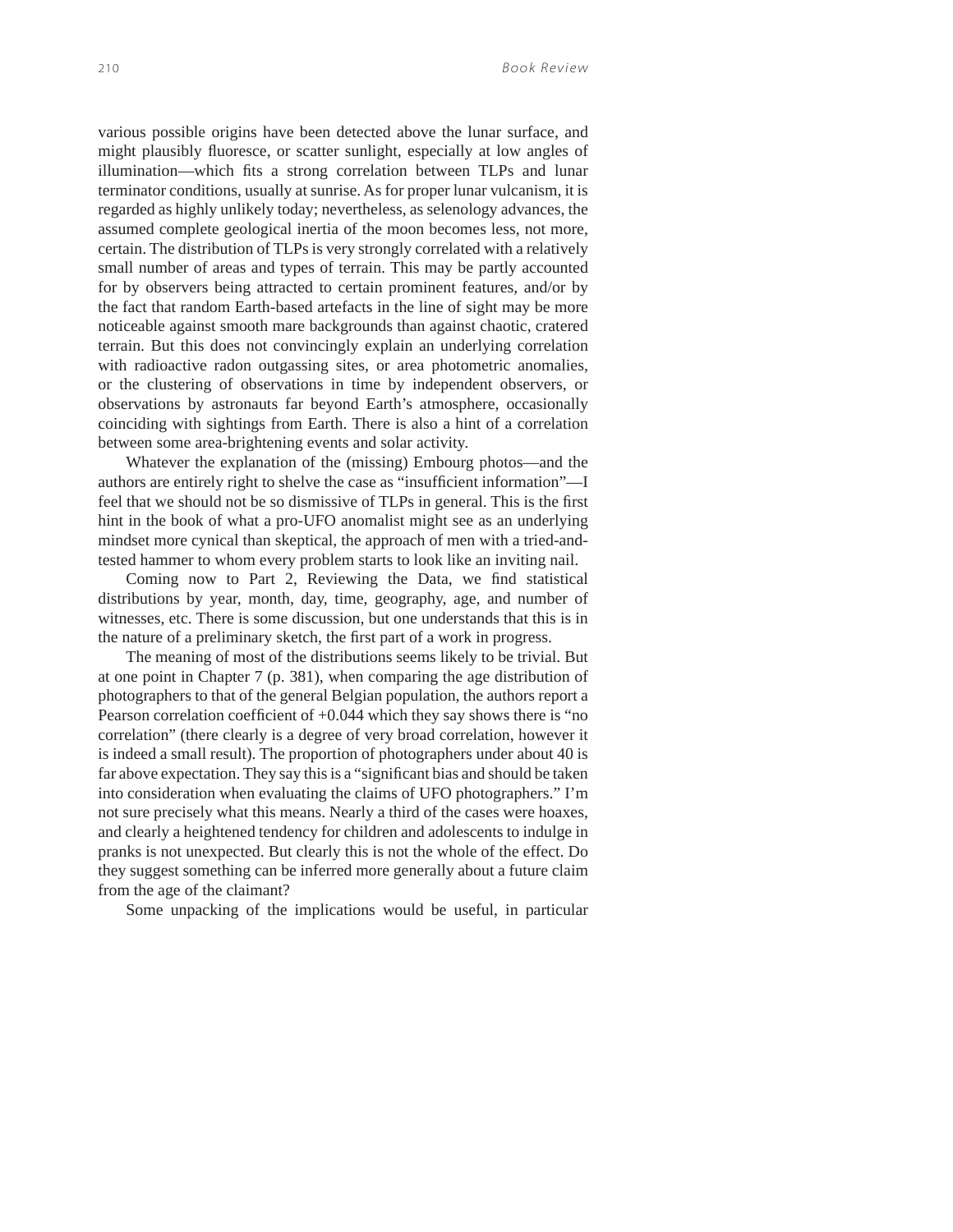a discussion of possible selection factors affecting the test dataset. For example, many of the cases come from poorly compiled newspaper stories and the like, so that the photographer's age is not given at all in 42% of cases. Might there be a greater fastidiousness in discovering and/or specifying a witness's age if he or she (usually he) is below the age of majority? That would not help with the anomalous peak in the 20–39 year bracket, but there may be other factors here. The oldest reporters may be disproportionately coy about divulging their age, for example, especially in the decades of the 20th century under examination, when there may also have been be an agerelated likelihood of owning and operating a functional camera (as there is probably also a gender-related likelihood). The probability of reporting might also be related to age.

It would perhaps be useful to have the correlation tested against populations of general UFO reporters, and of people in other specialinterest news sectors as well as the general population, paying attention to some of these other possible variables. Likewise it would be interesting to know how the 30% proportion of photographic hoaxes compares with the proportion of hoaxes in the general UFO report population. One suspects the latter percentage is very much smaller, and it would be interesting to probe the psychosociology of such a difference. Perhaps Volume 2 will go a little deeper when the complete catalog is available.

Another striking bias coming out of the statistics is that "In over one-third of all cases, we are dealing with photographers who claim to have spotted UFOs on more than one occasion," which, say the authors, "inevitably raises questions about the fantasy-proneness of these individuals." I would say there is certainly merit in this observation as applied to a database weighted with 30% hoaxers, but like any rule of thumb we need to be careful with it as a general principle because if we allow (for the sake of argument) that a person has had one opportunity to observe or photograph something they genuinely think exciting, it is quite reasonable to suppose they might be more alert and more inclined to notice/record/report similar phenomena in the future. This psychosocial effect does not presuppose anything about the nature of the stimuli. It would be consistent both with the authors' inference in this book, and also with a scenario where an original stimulus that is truly remarkable sensitizes an observer to be on the alert, leading to a trail of ambiguous or illusory sightings. That is not to say that any of the 'repeater' cases in this book fit this latter profile. But there may be such cases.

As mentioned, of 84 cases fully 30% turn out to be hoaxes, with most of the rest being film and camera artefacts (emulsion flaws, crimp marks, reflections, and the like), astronomical objects, or aircraft. Slightly unexpectedly, only 2 cases are resolved as natural "atmospheric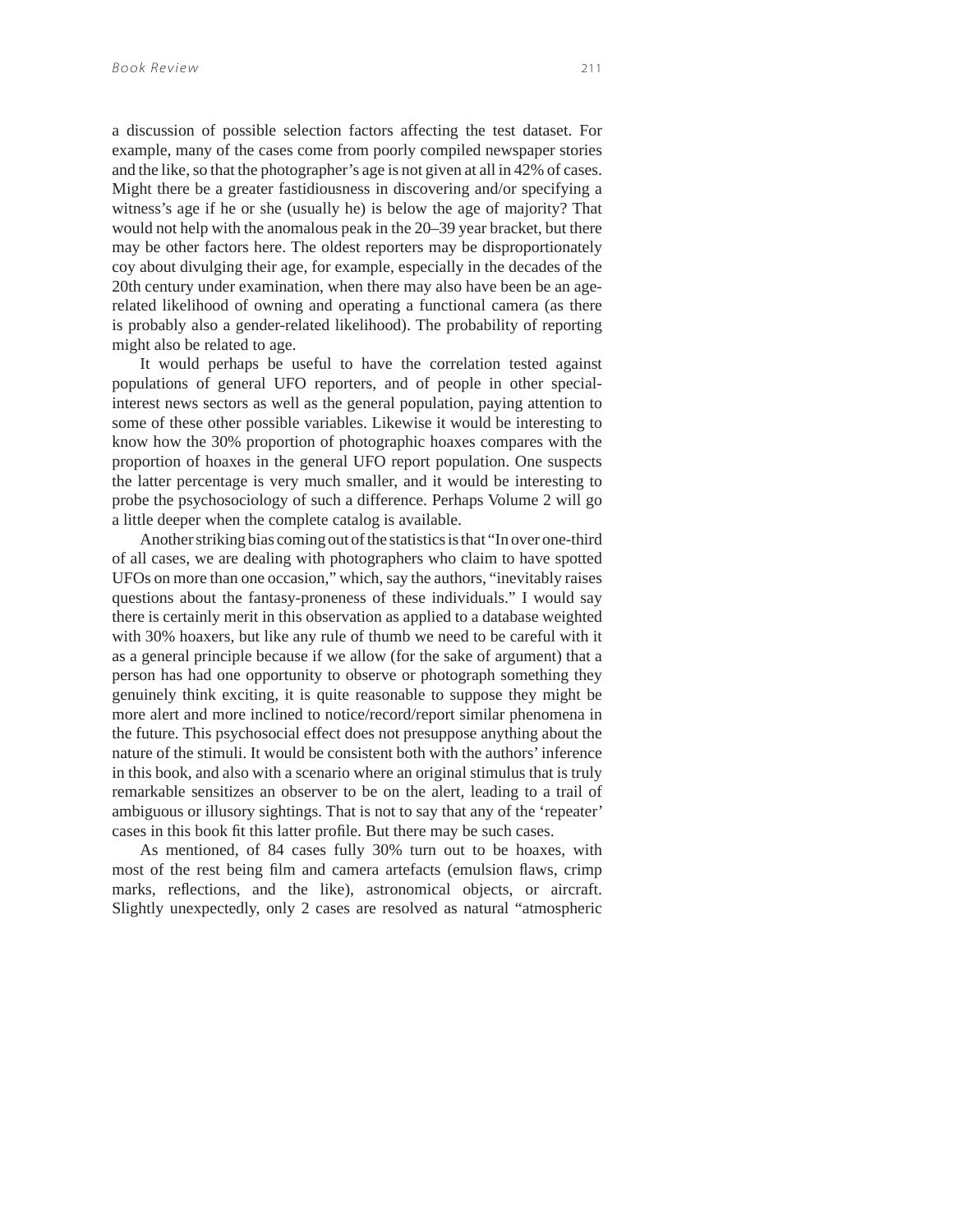phenomena." Tables and charts graphically display the various proportions. But the bottom-line figure for many ufologists will be the residuum labeled "unidentified." One could say that the figure in this column is zero, but it would be more accurate—and revealing of the authors' investigative philosophy—to observe that it is not *even* zero. They do not recognize such a category at all.

From one point of view this is not noteworthy. A rump of 7 cases (8%) remains without plausible resolution, but the authors are clear that this is only because they contain "insufficient information to attempt a classification." The authors claim that their purpose is to hunt for 'pay dirt', and their objectivity in addressing the evidence here is hard to fault, even if one feels they do not expect to find any pay, only dirt. So why bother to list a category that has zero entries?

From another point of view, however, the omission shines like a supernova, and I think signifies a conscious wish to reframe the debate in terms that discourage the traditional dichotomy between 'skeptics' and 'believers'. I think that for them 'unidentified' is a semantic trap, in that it fosters an illusion of qualitative difference, of settled status, where there may be only the intractable tail-end of a continuous distribution of random errors, or—just possibly—a few rare phenomena on or beyond the margins of current science that may have no common class-property other than the one we impose on them with the collective term 'unidentified'. In the absence of proof to the contrary, this remains the rational position.

Looking at it the other way around, the analyst who does expect 'UFOs' of some type is invited to look within that 8% 'insufficient information'. Are they there? Given the type of unpromising material on offer here, one would have to say that the hope is very slim.

In his Foreword, James Oberg observes that the evidence in this book "does not unambiguously require the existence of ANY new phenomena." I tend to agree. Indeed I would go so far as to say that none, considered alone, requires a "new phenomenon" even ambiguously. But with reference to comments made previously about the "miracle-of-the-sun" type case (p. 34) and the possible Transient Lunar Phenomena of September 10, 1973 (p. 224), there is always a chance of small clues here assuming significance in the context of some wider investigation. So I would elect to keep a door open, if only because (by analogy with cosmology's mediocrity principle, according to which one assumes we occupy no very atypical, special, or privileged position in space or time) it feels improbable to me that we should happen to find ourselves living, for the first time, in a moment of history at which there truly are no 'new' phenomena (with all the sociological, semantic, and epistemological caveats the adjective implies) in our everyday environment.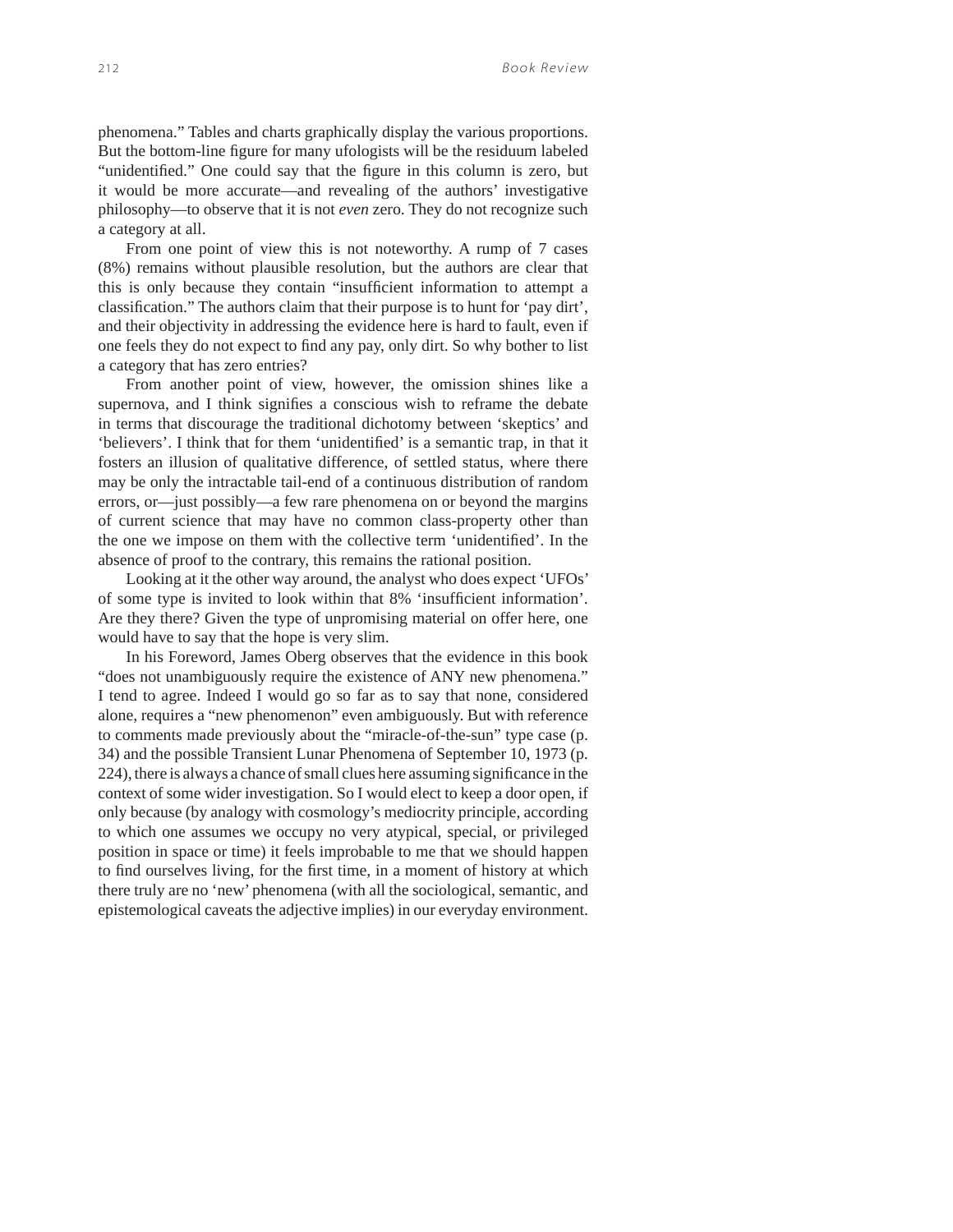It may be argued that such a moment must come some day, and why should it not come now? However, I am not so sure that the ages-old pattern of discovery through anomalies of direct human experience has been—or, perhaps, ever will be—broken for good. Recent novelties like sprites, elves, and jets, thunderstorm crown flash, and the still-unresolved enigmas of ball lightning, earthquake luminescence, and so forth, give some comfort to this point of view. And let us not forget that where Belgian photographic evidence is concerned we are still at Volume 1. As the authors point out,

whether or not we will find real pay dirt (i.e. unexplained images accompanied by reliable eye-witness testimony) in the complete collection of reported data remains to be seen when we present the results of our analysis performed on the Belgian reports from after 1988. Up to the present, we have reviewed approximately one-third of all reported photo cases for the 1950–2005 period.

The title of Chapter 3, 1981–1988, Calm Before the Storm, alerts knowing readers to what to expect as the curtain-raiser in Volume 2. The great Belgian wave of 1989 unleashed hundreds of sightings of 'flying triangles' and other objects, famous photographs, exciting radar trackings, and fighter interceptions, bringing UFOs once again to prominence across the world in newspapers, books, and TV. After this comes the start of the commercial digital age, with the digital SLR supplanting the film camera during the 1990s, followed by the exponential growth of the Internet and the ubiquitous phone camera sweeping the world in the first decade of the new millenium. It was a new world for UFO photography:

> The key question that will be addressed in our second and last volume is whether the abundance of modern cameras has actually produced better evidence for the existence of new phenomena not yet understood by science, or if this latest photographic revolution has only muddied the water further.

Of course this is something of a tease. I venture to predict that Volume 2 will add very considerably to the mud, and that no one is more aware of this than the authors! But it is equally safe to predict, on the evidence of Volume 1, that we will find very little mud indeed in the thinking of Ballester Olmos and van Utrecht.

Their respect for the process of objective analysis, as a worthy end, in and of itself, is an example to other researchers: This is how we keep our tools oiled and honed, and by the way it is how we demonstrate to scientists in conventional disciplines that thoroughly sound work really can